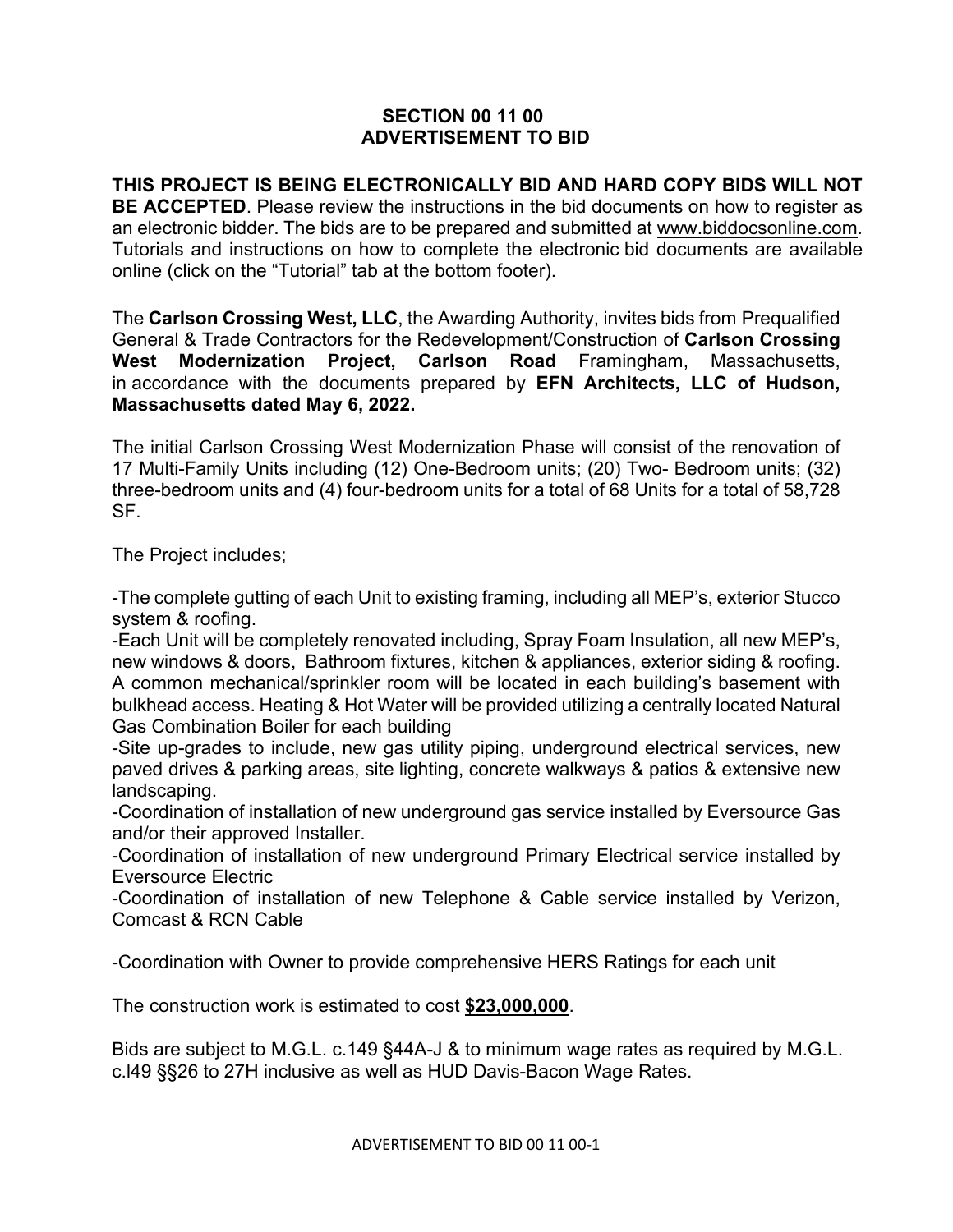As the project will need to close on financing, the Bids should reflect Bidder's holding their bid price for a period of up to 180 days after the Bid is accepted. General Contractors must be previously prequalified by the Framingham Housing Authority specifically for **Carlson Crossing West Modernization Project** to submit bid proposals. General Contractor Bids will be received until **11:00 AM** on **Wednesday, July 6, 2022,** and publicly opened online, forthwith.

Trade Contractors must be previously prequalified by the Framingham Housing Authority specifically for **Carlson Crossing West Modernization Project** to submit bid proposals. Trade Contractor Bids will be received until **11:00 AM** on **Wednesday, June 22, 2022,** and publicly opened online, forthwith.

**SUBTRADES Section 04101 – Masonry Section 07101 – Waterproofing, Dampproofing and Caulking Section 07201 – Roofing and Flashing Section 09301 – Tile Section 09701 – Resilient Floors Section 09901 – Painting Section 15301 – Fire Protection Section 15401 – Plumbing Section 15501 – Heating, Ventilation & Air Conditioning Section 16101 – Electrical**

All Bids should be submitted online at www.biddocsonline.com and received no later than the date and time specified above.

General bids and sub-bids shall be accompanied by a bid deposit that is not less than five (5%) of the greatest possible bid amount (considering all alternates), and made payable to the **Carlson Crossing West, LLC.** 

Bid Forms and Contract Documents will be available at www.biddocsonline.com (may be viewed electronically and downloaded at no cost) or hard copies may be **purchased** at Nashoba Blue, Inc. at 433 Main Street, Hudson, MA 01749(978-568-1167),

There is a plan deposit of **\$200.00** per set (maximum of 2 sets) payable to BidDocs Online Inc.

Deposits may be electronically paid or must be a check. The deposit will be refunded for up to two sets General Contractors and for one set for Sub-bidders upon return of the sets in good condition within thirty days of receipt of general bids. Otherwise, the deposit shall be the property of the Awarding Authority.

Additional sets may be purchased for **\$200.00**.